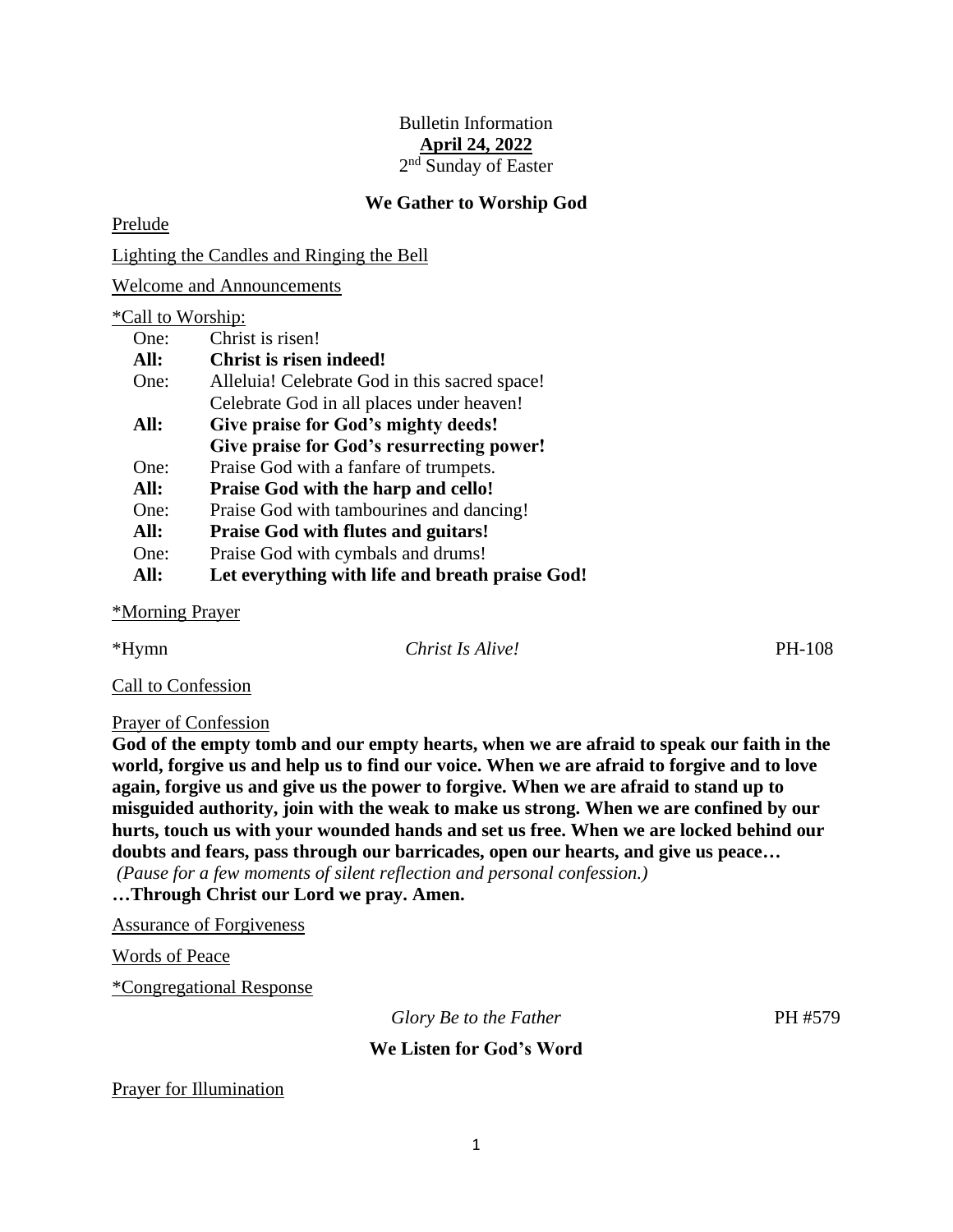Reading form Acts **Acts** 5:27-32

This is the Word of the Lord. **Thanks be to God.**

Responsive Psalm & Psalm Prayer Psalm 150

**All: Praise God for mighty acts; praise God for exceeding greatness.** One: Praise God with trumpet sound;

praise God with lyre and harp.

**All: Praise God with tambourine and dance; praise God with strings and pipe.** One: Praise God with resounding cymbals;

Praise God with loud clanging cymbals.

# **All: Let everything that has breath praise our Lord. Halleluiah.**

One: Great and glorious God, unite our praise with the praise of all creation: singing your mighty acts with every breath, playing music to your name with all our instruments, joining the dance of the stars and planets with our whole bodies; for you alone are the Holy One, you alone are the Lord, you alone are the Most High – Jesus Christ, with the Holy Spirit, in the glory of God the Father. **Amen.**

New Testament Lesson Revelation 1:4-8 This is the Word of the Lord. **Thanks be to God.** Gospel Lesson John 20:19-31 This is the Word of the Lord. **Thanks be to God.** Sermon *Touch and See* **We Respond to God's Word** \*Hymn *Thine Is the Glory* PH-122

Prayers of the People and the Lord's Prayer

Invitation to the Offering

**Offering** 

\*Congregational Response *Doxology*

Prayer of Dedication